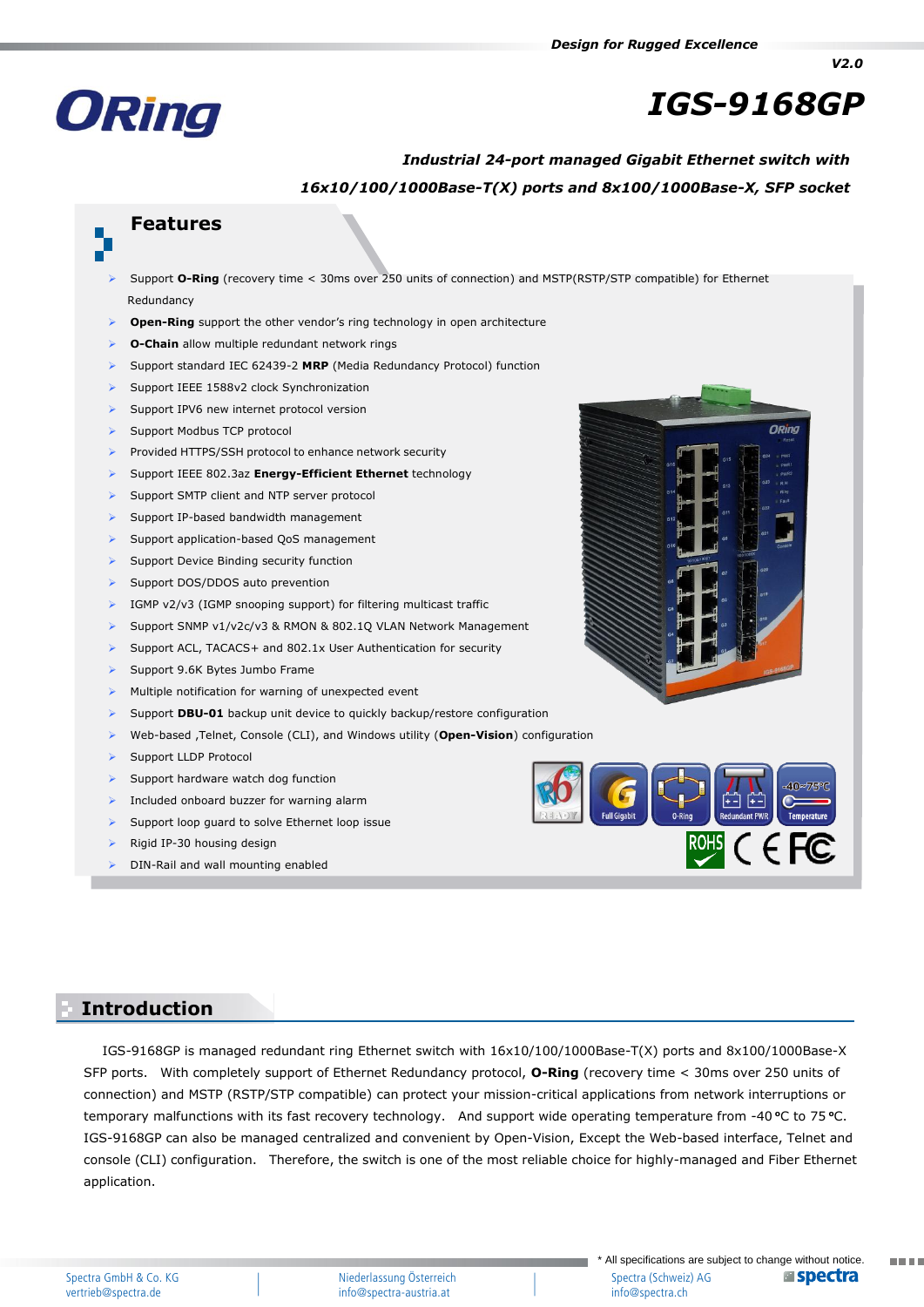- **O-Ring :** O-Ring is ORing's proprietary redundant ring technology, with recovery time of less 30 milliseconds and up to 250 nodes. The O-Ring redundant ring technology can protect mission-critical application from network interruptions or temporary malfunction with its fast recover technology.
- **Open-Ring :** Open-Ring is an enhanced redundant technology that makes ORing's switches compatible with other vendor's proprietary redundant ring technologies. It enables ORing's switches to form a single ring with other vendor's switch. In cases where the ring is setup using proprietary technology, ORing offers a compatibility service where ORing can make its switches compatible with your particular network requirements.
- **O-Chain :** O-Chain is the revolutionary network redundancy technology that provides the add-on network redundancy topology for any backbone network, O-Chain allows multiple redundant network rings of different redundancy protocols to join and function together as a larger and more robust compound network topology. O-Chain providing ease-of-use while maximizing fault-recovery swiftness, flexibility, compatibility, and cost-effectiveness in one set of network redundancy topology.
- **MRP : Media Redundancy Protocol** (**MRP**) is a data network protocol standardized by the IEC 62439-2. It allows rings of Ethernet switches to overcome any single failure with recovery time much faster than achievable with Spanning Tree Protocol.
- **IP-based Bandwidth Management :** The switch provide advanced IP-based bandwidth management which can limit the maximum bandwidth for each IP device. User can configure IP camera and NVR with more bandwidth and limit other device bandwidth.
- **Application-Based QoS :** The switch also support application-based QoS. Application-based QoS can set highest priority for data stream according to TCP/UDP port number.
- **Device Binding Function :** ORing special Device Binding function can only permit allowed IP address with MAC address to access the network. Hacker cannot access the IP surveillance network without permission. It can avoid hacker from stealing video privacy data and attacking IP camera, NVR and controllers.
- **Advanced DOS/DDOS Auto Prevention :** The switch also provided advanced DOS/DDOS auto prevention. If there is any IP flow become big in short time, the switch will lock the source IP address for certain time to prevent the attack. It's hardware based prevention so it can prevent DOS/DDOS attack immediately and completely.
- **IEEE 1588v2 Technology :** The IEEE 1588v2 technology can fulfill precision time synchronization requirements for protection and control applications.
- **Modbus TCP :** This is a Modbus variant used for communications over TCP/IP networks.
- **IEEE 802.3az Energy-Efficient Ethernet :** This is a set of enhancements to the twisted-pair and backplane Ethernet family of networking standards that will allow for less power consumption during periods of low data activity. The intention was to reduce power consumption by 50% or more.



Niederlassung Österreich info@spectra-austria.at

\* All specifications are subject to change without notice. **Espectra** Spectra (Schweiz) AG info@spectra.ch

ma ma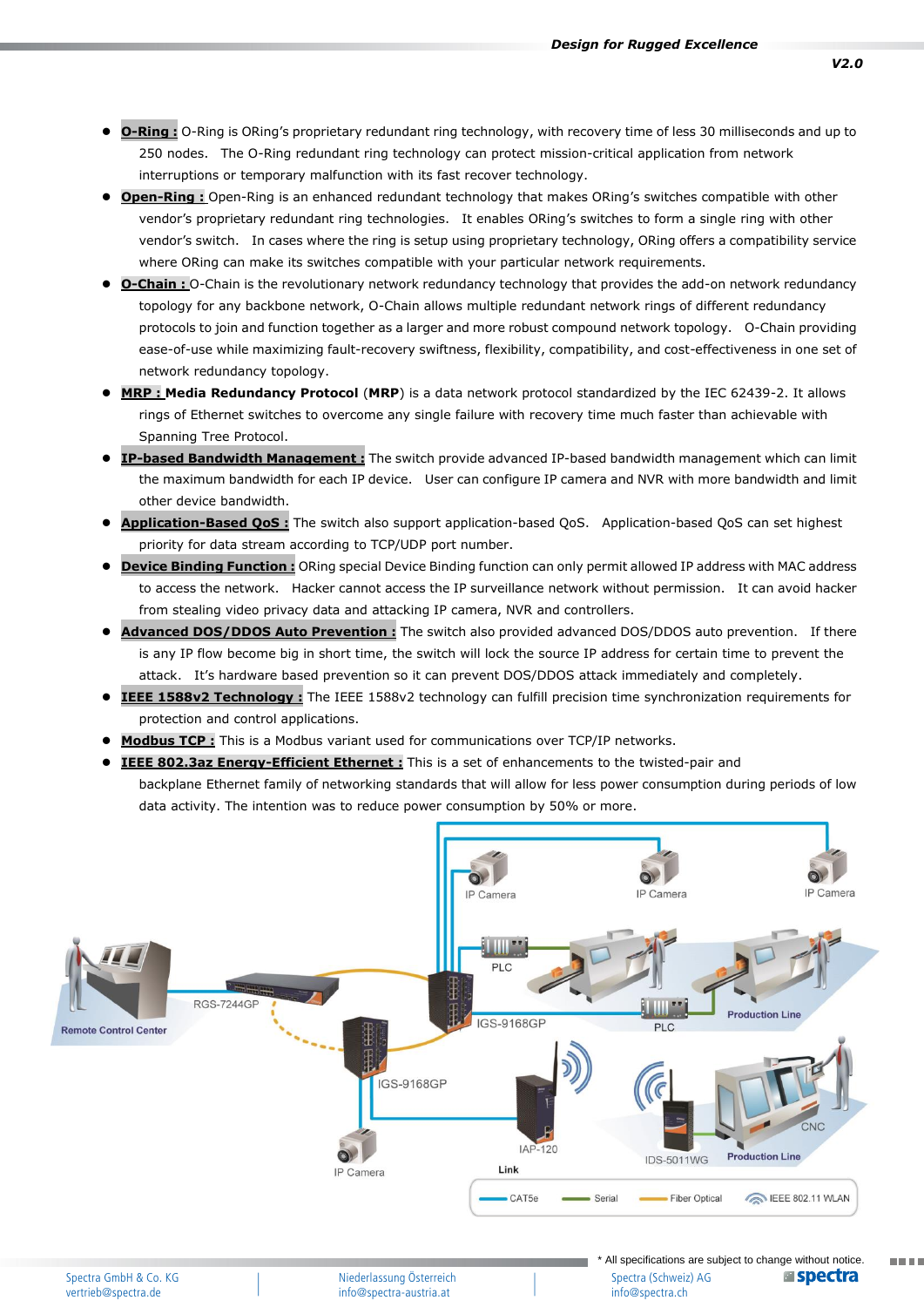### **Open-Vision**

ORing's switches are intelligent switches. Different from other traditional redundant switches, ORing provides a set of **Specifications**

Windows utility (Open-Vision) for user to manage and monitor all of industrial Ethernet switches on the industrial network.



*Commander*

*Host Monitor*

info@spectra.ch

**TIME** 



*Topology View*

### **Dimension**

vertrieb@spectra.de

#### Dimension (Unit =mm)



info@spectra-austria.at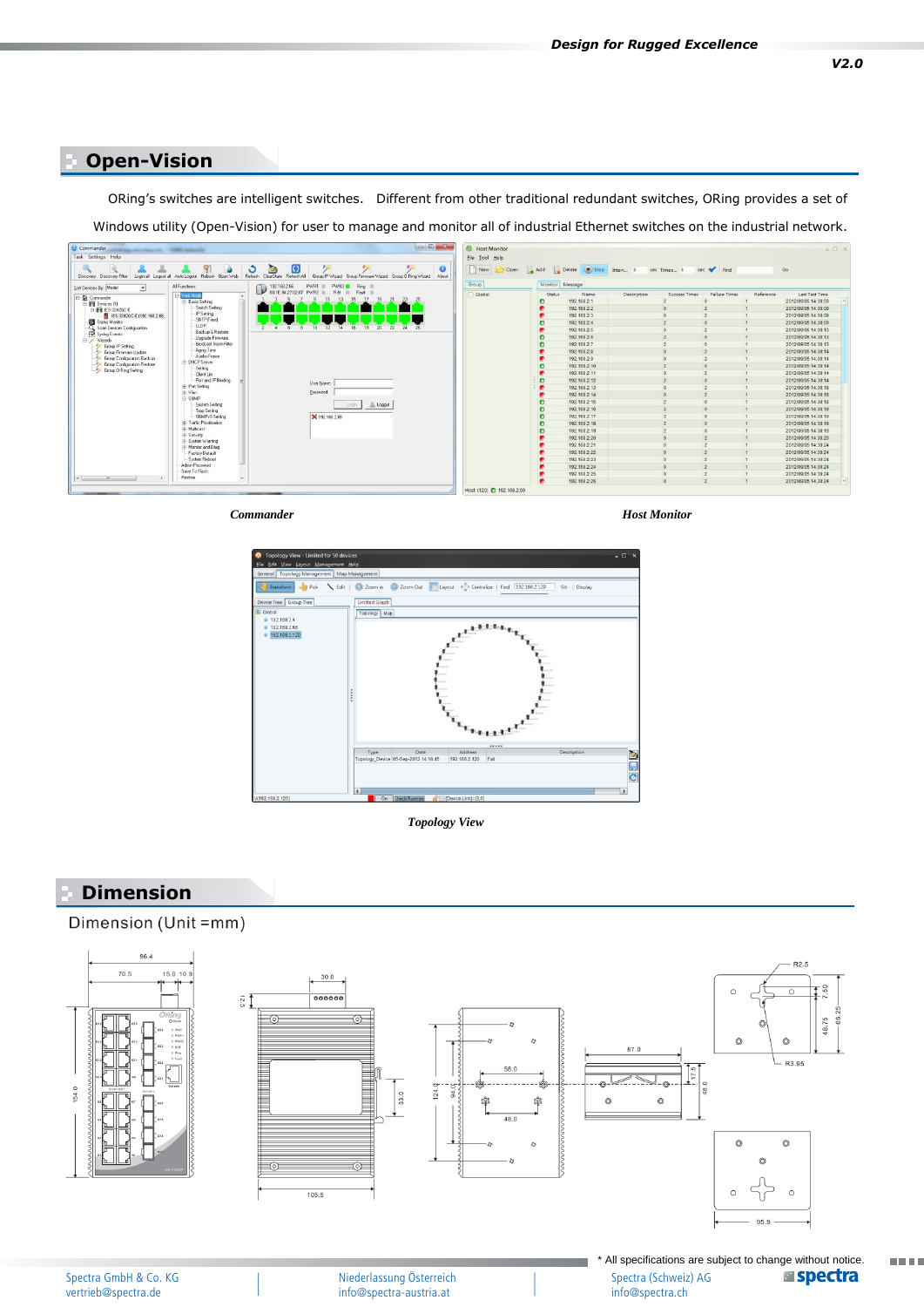# **Specifications**

| <b>ORing Switch Model</b>                           | <b>IGS-9168GP</b>                                                                                                                                                                                                                                                                                                                                                                                                                                                                                    |
|-----------------------------------------------------|------------------------------------------------------------------------------------------------------------------------------------------------------------------------------------------------------------------------------------------------------------------------------------------------------------------------------------------------------------------------------------------------------------------------------------------------------------------------------------------------------|
| <b>Physical Ports</b>                               |                                                                                                                                                                                                                                                                                                                                                                                                                                                                                                      |
| 10/100/1000Base-T(X) Ports in RJ45<br>Auto MDI/MDIX | 16                                                                                                                                                                                                                                                                                                                                                                                                                                                                                                   |
| 100/1000Base-X with SFP port                        | 8                                                                                                                                                                                                                                                                                                                                                                                                                                                                                                    |
| <b>Technology</b>                                   |                                                                                                                                                                                                                                                                                                                                                                                                                                                                                                      |
|                                                     | IEEE 802.3 for 10Base-T<br>IEEE 802.3u for 100Base-TX and 100Base-FX<br>IEEE 802.3ab for 1000Base-T<br>IEEE 802.z for 1000Base-X<br>IEEE 802.3x for Flow control                                                                                                                                                                                                                                                                                                                                     |
| <b>Ethernet Standards</b>                           | IEEE 802.3ad for LACP (Link Aggregation Control Protocol)<br>IEEE 802.1p for COS (Class of Service)<br>IEEE 802.1Q for VLAN Tagging<br>IEEE 802.1w for RSTP (Rapid Spanning Tree Protocol)<br>IEEE 802.1s for MSTP (Multiple Spanning Tree Protocol)<br>IEEE 802.1x for Authentication<br>IEEE 802.1AB for LLDP (Link Layer Discovery Protocol)                                                                                                                                                      |
| <b>MAC Table</b>                                    | 8k                                                                                                                                                                                                                                                                                                                                                                                                                                                                                                   |
| <b>Priority Queues</b>                              | 8                                                                                                                                                                                                                                                                                                                                                                                                                                                                                                    |
| Processing                                          | Store-and-Forward                                                                                                                                                                                                                                                                                                                                                                                                                                                                                    |
| Switch Properties                                   | Switching latency: 7 us<br>Switching bandwidth: 48Gbps<br>Max. Number of Available VLANs: 4095<br>VLAN ID Range: VID 1 to 4094<br>IGMP multicast groups: 256 for each VLAN<br>Port rate limiting: User Define                                                                                                                                                                                                                                                                                        |
| Jumbo frame                                         | Up to 9.6K Bytes                                                                                                                                                                                                                                                                                                                                                                                                                                                                                     |
| <b>Security Features</b>                            | Device Binding security feature<br>Enable/disable ports, MAC based port security<br>Port based network access control (802.1x)<br>VLAN (802.1Q) to segregate and secure network traffic<br>Radius centralized password management<br>SNMPv3 encrypted authentication and access security<br>Https / SSH enhance network security                                                                                                                                                                     |
| Software Features                                   | STP/RSTP/MSTP (IEEE 802.1D/w/s)<br>Redundant Ring (O-Ring) with recovery time less than 30ms over 250 units<br>TOS/Diffserv supported<br>Quality of Service (802.1p) for real-time traffic<br>VLAN (802.1Q) with VLAN tagging<br><b>IGMP Snooping</b><br>IP-based bandwidth management<br>Application-based QoS management<br>DOS/DDOS auto prevention<br>Port configuration, status, statistics, monitoring, security<br>DHCP Server/Client/Relay<br><b>SMTP Client</b><br>Modbus TCP<br>NTP server |
| Network Redundancy                                  | O-Ring<br>Open-Ring<br>O-Chain<br><b>MRP</b><br>MSTP (RSTP/STP compatible)                                                                                                                                                                                                                                                                                                                                                                                                                           |
| RS-232 Serial Console Port                          | RS-232 in RJ45 connector with console cable. 115200bps, 8, N, 1 (supported backup unit)                                                                                                                                                                                                                                                                                                                                                                                                              |
| <b>LED indicators</b>                               |                                                                                                                                                                                                                                                                                                                                                                                                                                                                                                      |
| Power Indicator (PWR)                               | Green: Power LED x 2                                                                                                                                                                                                                                                                                                                                                                                                                                                                                 |
| Ring Master Indicator (R.M.)                        | Green: Indicates that the system is operating in O-Ring Master mode                                                                                                                                                                                                                                                                                                                                                                                                                                  |
| O-Ring Indicator (Ring)                             | Green: Indicates that the system operating in O-Ring mode<br>Green Blinking: Indicates that the Ring is broken.                                                                                                                                                                                                                                                                                                                                                                                      |

Niederlassung Österreich info@spectra-austria.at

**The Co** 

**TETT**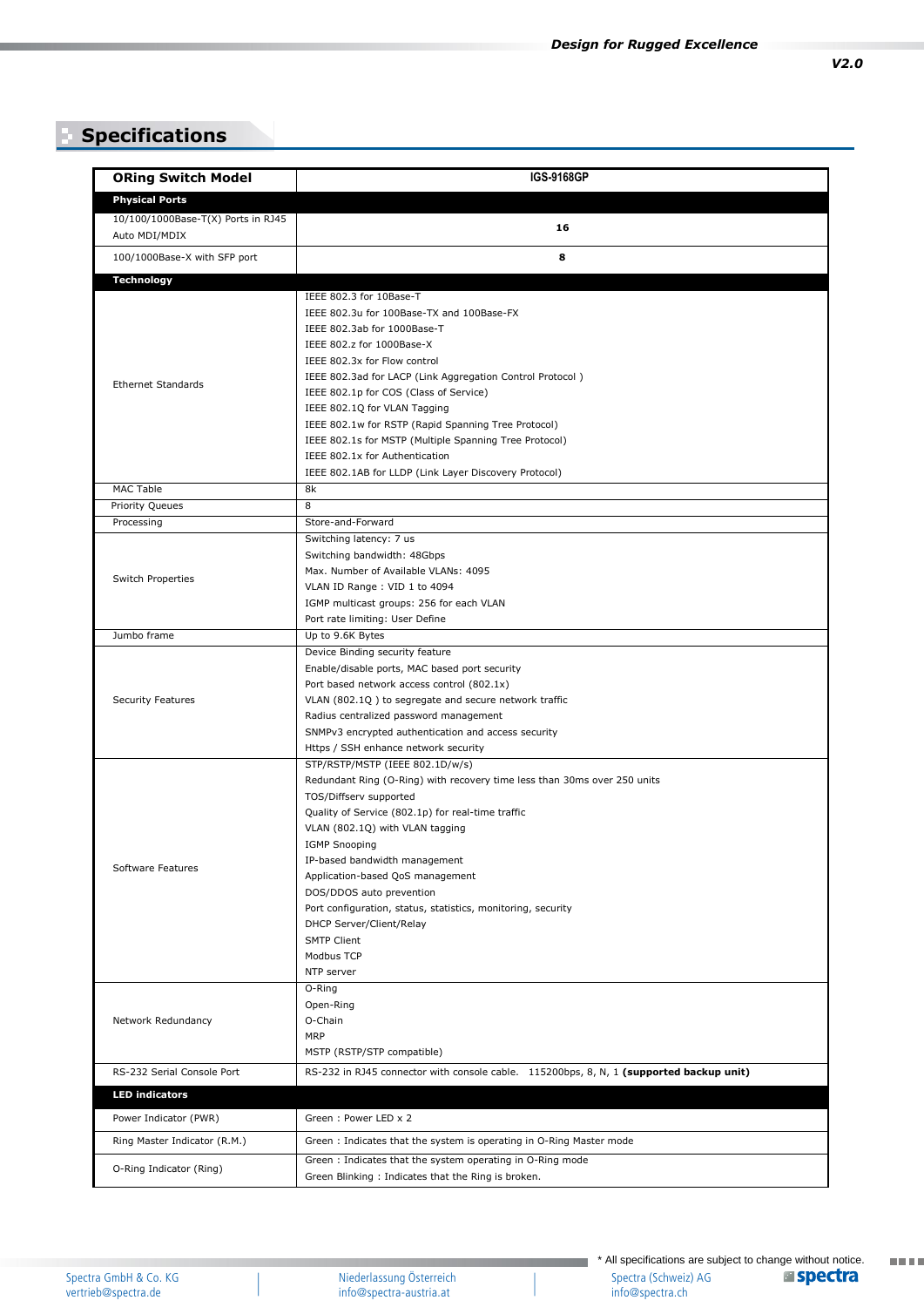| Fault Indicator (Fault)                     | Amber : Indicate unexpected event occurred                                                       |
|---------------------------------------------|--------------------------------------------------------------------------------------------------|
| 10/100/1000Base-T(X)<br><b>RJ45</b><br>Port | Green for Link/Act indicator.                                                                    |
| Indicator                                   | Dual color LED for speed indicator : Green for 1000Mbps, Amber for 100Mbps, Off-light for 10Mbps |
| 100/1000Base-X SFP Port Indicator           | Top green for port Link/Act.                                                                     |
| <b>Fault contact</b>                        |                                                                                                  |
| Relay                                       | Relay output to carry capacity of 1A at 24VDC                                                    |
| Power                                       |                                                                                                  |
| Redundant Input power                       | Dual DC inputs. 12~48VDC on 6-pin terminal block (Max. rating is 60VDC on Rev.2)                 |
| Power consumption (Typ.)                    | 20 Watts (Full loading)                                                                          |
| Overload current protection                 | Present                                                                                          |
| Reverse Polarity Protection                 | Present                                                                                          |
| <b>Physical Characteristic</b>              |                                                                                                  |
| Enclosure                                   | $IP-30$                                                                                          |
| Dimension (W x D x H)                       | 96.4 (W) x 105.5 (D) x 154 (H)mm                                                                 |
|                                             | 3.8 (W) x 4.15 (D) x 6.06 (H) inch                                                               |
| Weight (g)                                  | 1265 g                                                                                           |
| <b>Environmental</b>                        |                                                                                                  |
| Storage Temperature                         | -40 to 85°C (-40 to 185°F)                                                                       |
| <b>Operating Temperature</b>                | -40 to 75°C (-40 to 167°F)                                                                       |
| <b>Operating Humidity</b>                   | 5% to 95% Non-condensing                                                                         |
| <b>Regulatory approvals</b>                 |                                                                                                  |
| EMI                                         | FCC Part 15, CISPR (EN55022) class A                                                             |
| EMS                                         | EN61000-4-2 (ESD)                                                                                |
|                                             | EN61000-4-3 (RS),                                                                                |
|                                             | EN61000-4-4 (EFT),                                                                               |
|                                             | EN61000-4-5 (Surge),                                                                             |
|                                             | EN61000-4-6 (CS),<br>EN61000-4-8,                                                                |
|                                             | EN61000-4-11                                                                                     |
| Shock                                       | IEC60068-2-27                                                                                    |
| Free Fall                                   | IEC60068-2-32                                                                                    |
| Vibration                                   | IEC60068-2-6                                                                                     |
| Safety                                      | EN60950-1                                                                                        |
| <b>MTBF</b>                                 | 507660 hours                                                                                     |
| Warranty                                    | 5 years                                                                                          |

# **Ordering Information**



**HELL**